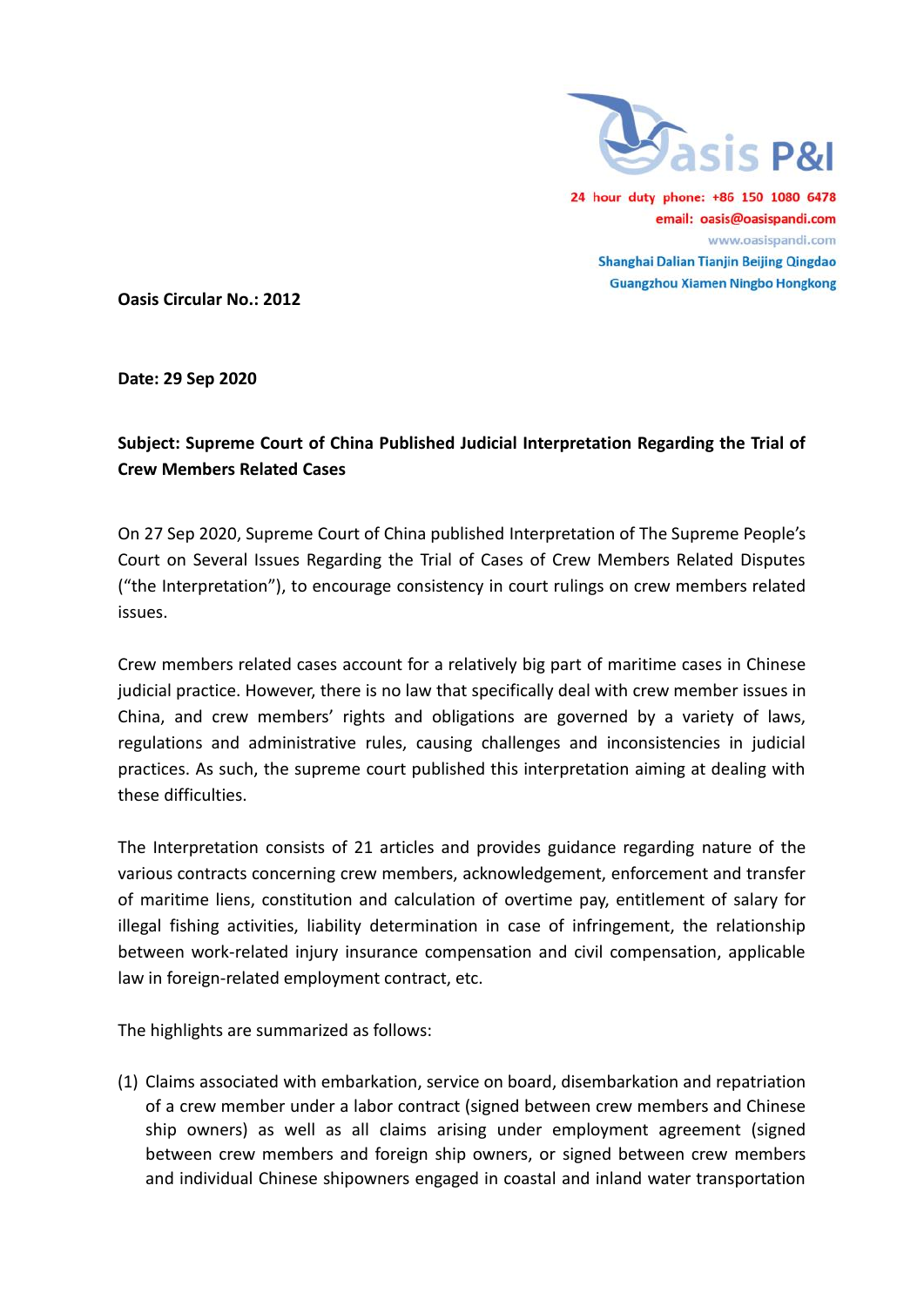or individual Chinese ship owners engaged in fishing activities for temporary service) shall be under the jurisdiction of the maritime courts, whilst claims under a labor contract not involving embarkation, service on board, disembarkation and repatriation of a crew member shall be submitted subject to the labor dispute arbitration procedures.

- (2) A crew member's request to the court to acknowledge his or her entitlement of maritime lien without applying for ship arrest shall be supported. When the ship owners fail to pay as per agreed the salary, other remuneration, repatriation costs, or social insurance expenses to a crew member, and a third party has advanced these payments in full or in part, the crew member shall transfer his entitlement of corresponding maritime lien to this third party, whose request to acknowledge or enforce the maritime lien for the subrogated maritime claims shall be supported.
- (3) If a crew member sustains harm during employment but the ship owners provide evidence to prove that the crew member has fault for such harm and request the crew member to bear relevant losses and expenses by himself or herself, the ship owners' defense shall be supported.
- (4) If a crew member suffers from work-related injury because of fault of a third party and brings civil lawsuits against this third party for civil compensation, the third party's defense to reject the civil compensation liability on ground that the crew member has received compensation under work-related injury insurance shall not be supported.
- (5) If the employment agreement between the crew member and the ship owners doesn't specify applicable law, the law of the labor dispatch place, the main business place of the ship owners or the flag state can be applied.

We have made a free translation of the Interpretation, which is attached hereto for your ready reference.

We hope the above is of assistance. Any further query, please feel free to contact us at [oasis@oasispandi.com.](mailto:oasis@oasispandi.com)

Best regards,

**Oasis P&I Services Company Limited**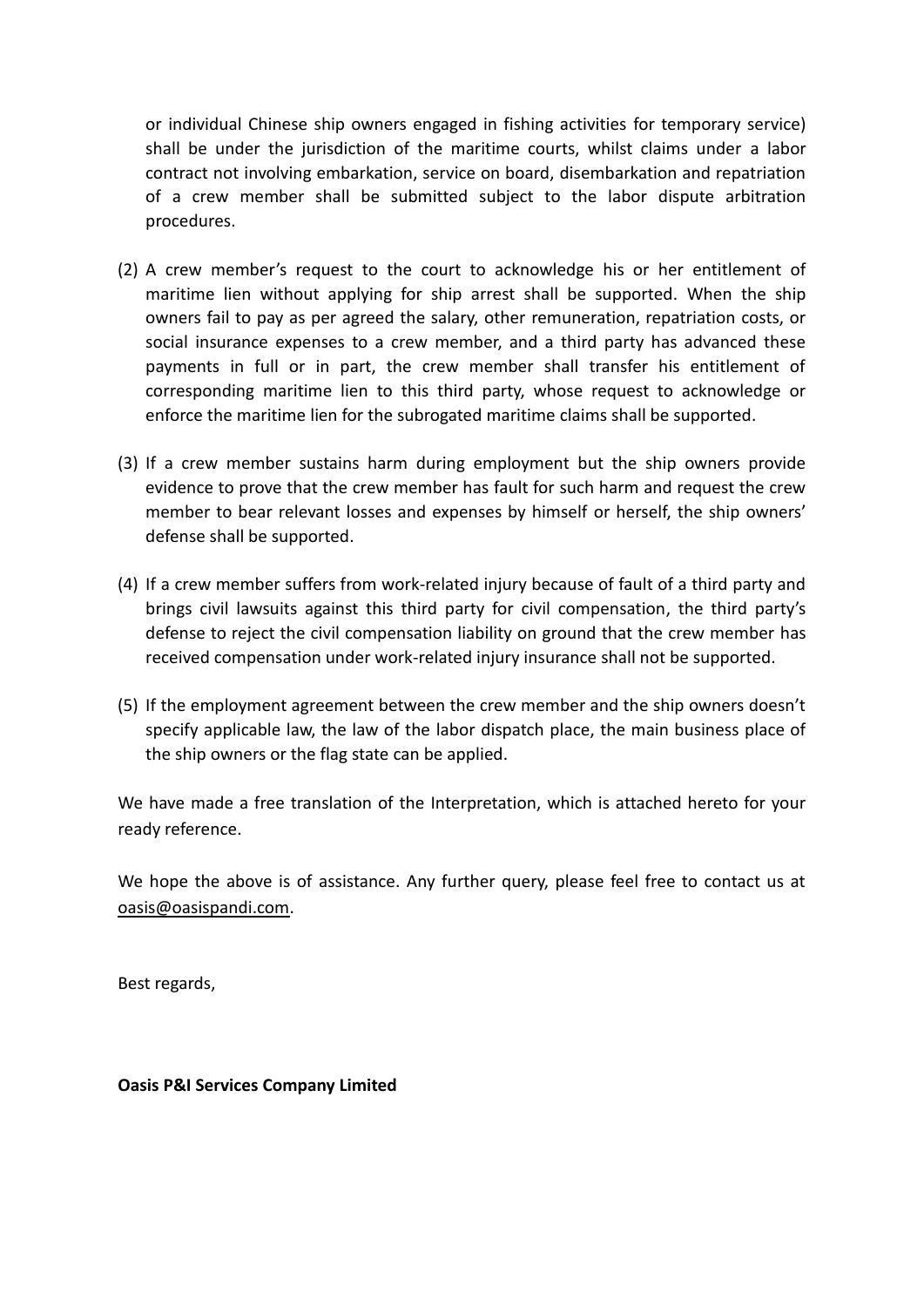

## *Free translation made by Oasis P&I Services Company Limited.*

## **Interpretation of The Supreme People's Court on Several Issues Regarding the Trial of Cases of Crew Members Related Disputes**

(Passed at 1803rd meeting of the Judicial Committee of the Supreme People's Court on 08 June 2020, and taking effect as of 29 Sept 2020)

## Fa Shi (2020) No. 11

In order to properly try the cases of crew related disputes, this interpretation is formulated in in accordance with provisions of the Labor Contract Law of PRC, the Maritime Code of PRC, the Labor Dispute Mediation and Arbitration Law of PRC, the Special Maritime Procedure Law of PRC and in light of the trial practice.

**Article 1** If the labor dispute between a crew member and the ship owners doesn't involve embarkation, service on board, disembarkation or repatriation of the crew member, and the party brings a lawsuit to the maritime court, the maritime court shall advise the party to follow the provisions of the Labor Dispute Mediation and Arbitration Law of PRC.

**Article 2** Regarding disputes under an employment agreement between a crew member and ship owners, if a lawsuit is brought to the maritime court at the place where the plaintiff has its domicile or where the agreement is signed, or where the crew member embarked or disembarked the ship, or where the defendant has its domicile, the maritime court shall entertain the case.

**Article 3** If a crew manning agency is involved only in the handling of relevant formalities for the crew member or providing job vacancy information, and such service doesn't fall into the category of labor dispatch, the crew manning agency's proposition that it only has a brokerage or commission contract with the crew member shall be supported.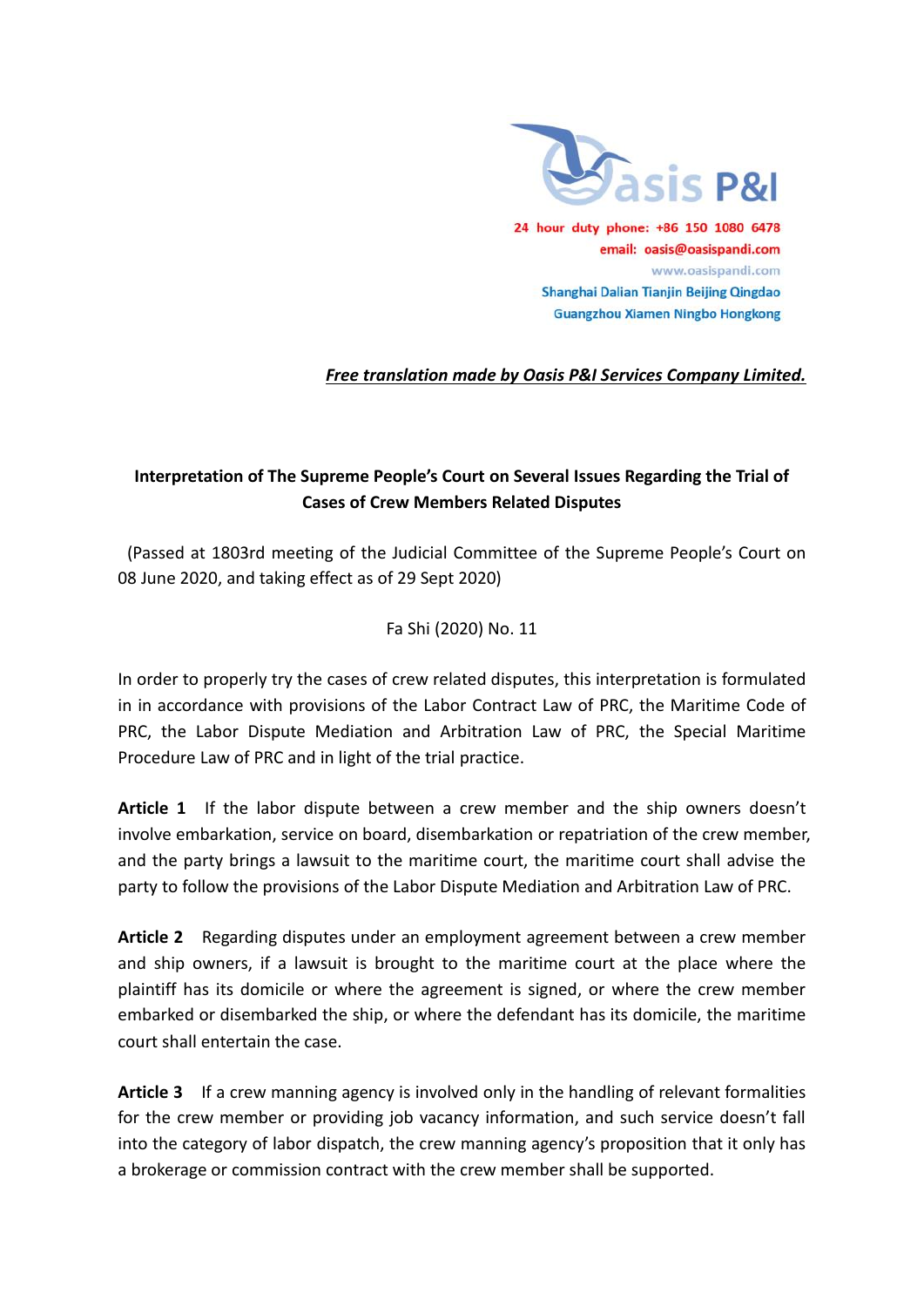**Article 4** If the ship owners are operating in the form of affiliation and fail to enter into any written labor contract with the crew member, in case the crew member is injured or died due to work, the crew member's proposition to hold the entity with which the ship owners are affiliated for liabilities under work-related injury insurance scheme shall be supported, unless a labor contract relationship has been established between the ship owners and the crew member.

**Article 5** The labor dispute that doesn't involve embarkation, service on board, disembarkation or repatriation of a crew member shall be submitted to the labor dispute arbitration commission for arbitration. Upon application of the crew member, the tribunal decides on advance execution of its awards regarding payment of salary and other remuneration, medical expenses for work-related injury, economic indemnification or compensation, such decision shall be transferred to the local People's Courts for examination.

If the crew member applies for ship arrest, the tribunal shall submit the arrest application to the maritime court where the ship is registered or where the ship is located for examination, or to the People's Courts who will entrust the maritime courts where the ship is registered or where the ship is located for examination.

**Article 6** For maritime claims entitled to maritime liens, in case the crew member doesn't apply to arrest the ship that gave rise to the said maritime lien in accordance with Article 28 of the Maritime Code of PRC but only requests to acknowledge his or her entitlement of maritime lien on the ship that gave rise to such maritime lien within a certain period of time, such request shall be supported.

The aforementioned time period shall be one year since the arising of the maritime lien.

**Article 7** For maritime claims that are entitled to maritime liens, in case the crew member doesn't apply to restrict the operation of the ship, but only requests to take preservative measures such as restriction of disposition or mortgage, such request shall be supported. If the crew member claims that such preservative measures constitute arrest of ship under Article 28 of the Maritime Code of PRC, such claim shall not be supported.

**Article 8** If a crew member claims to be entitled to maritime liens for the following salary or other remuneration incurred due to embarkation, service on board, disembarkation or repatriation, such claim shall be supported:

- (1) Reward or basic salary for normal working hours;
- (2) Overtime salary for extended working hours, weekends and public holidays;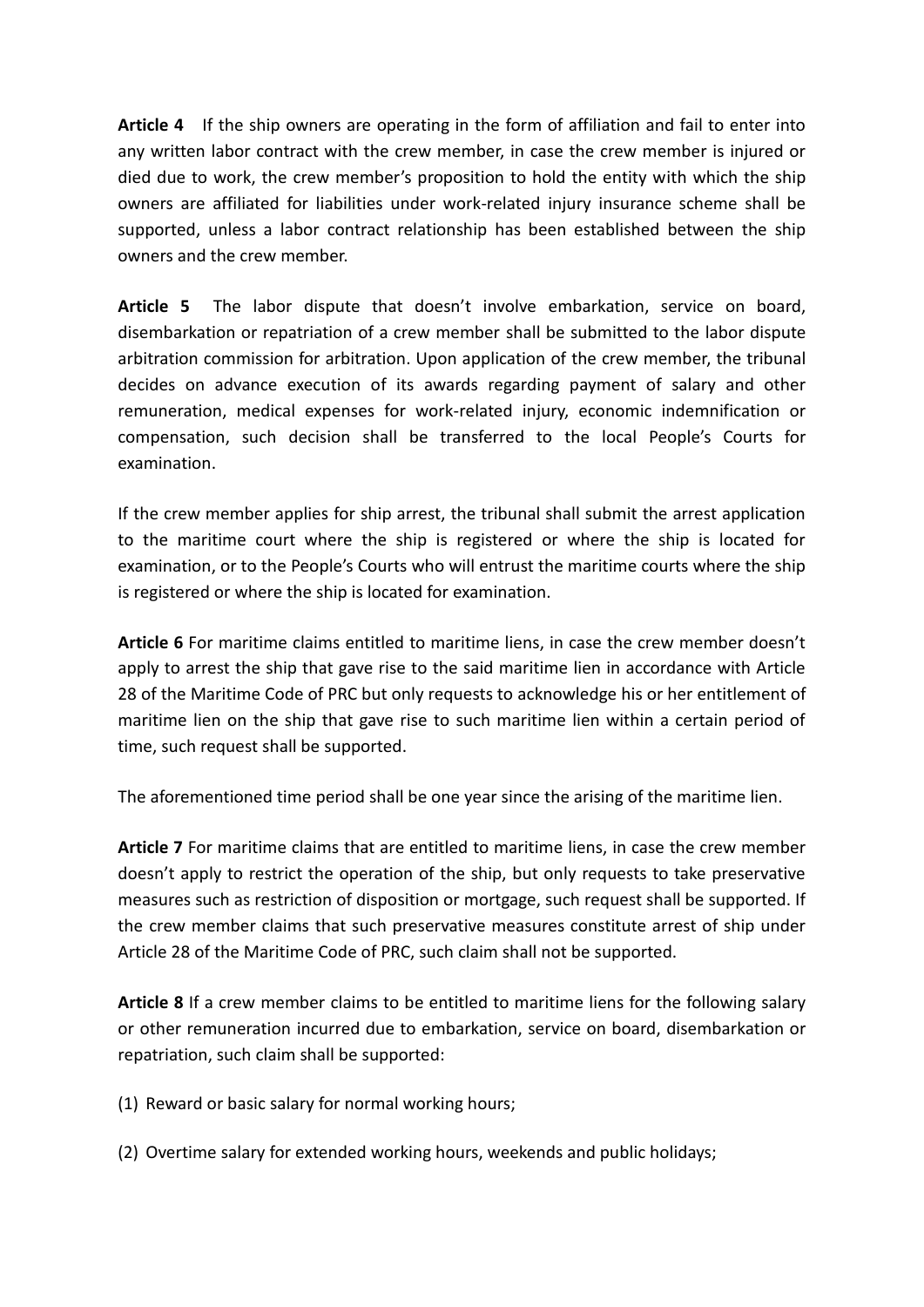- (3) Bonus, allowance and subsidy for service on board, as well as payment under special circumstances;
- (4) Interests accrued for failing to make the above payments in a timely manner.

If a crew member claims to be entitled to maritime liens for relevant economic indemnification or compensation under the Labor Law of PRC and the Labor Contract Law of PRC, for double salary that is payable for absence of a written labor contract in accordance with Article 82 under the Labor Contract Law of PRC, and for the interests accrued for failing to make the aforementioned payments timely, such claim shall not be supported.

**Article 9** When the ship owners fail to pay as per agreed the salary, other remuneration, repatriation costs, or social insurance expenses to a crew member for embarkation, service on board, disembarkation or repatriation, and a third party has advanced these payments in full or in part, the crew member shall transfer his entitlement of corresponding maritime lien to this third party, whose request to confirm or enforce the maritime lien for the subrogated maritime claims shall be supported.

**Article 10** If a crew member is abandoned during working abroad or encounters other emergencies but the ship owners or their financial guarantors or the crew manning agency fail to fulfill relevant obligations, the crew member's request to receive advance payment of necessary emergency assistance expenses from the financial guarantee or seaman expat cash reserve shall be supported.

**Article 11** Regarding whether a crew member's salary constitution includes overtime salary for working days, weekends and public holidays during his embarkation, service on board, disembarkation and repatriation, if the parties have reached agreement and require to determine the overtime salary on basis of such agreement, such requirement shall be supported, unless the agreed rate of pay is lower than the statutory minimum pay rate.

**Article 12** Under standard working hour scheme, if a crew member claims overtime salary for working in weekends but the ship owners can provide evidence to prove that the crew member has had compensation leave so as to request not to be paid overtime salary at statutory standard, the ship owners' request shall be supported. Under comprehensive working hour scheme, the crew member's claim for overtime salary for working hours that exceed standard total working hours within a counting period shall be supported.

If a crew member claims overtime salary for working on public holidays, but the ship owners plea that the crew member has had compensative leave so as to request not to pay overtime salary for working on public holidays, the ship owners' request shall not be supported, unless both parties have agreed otherwise.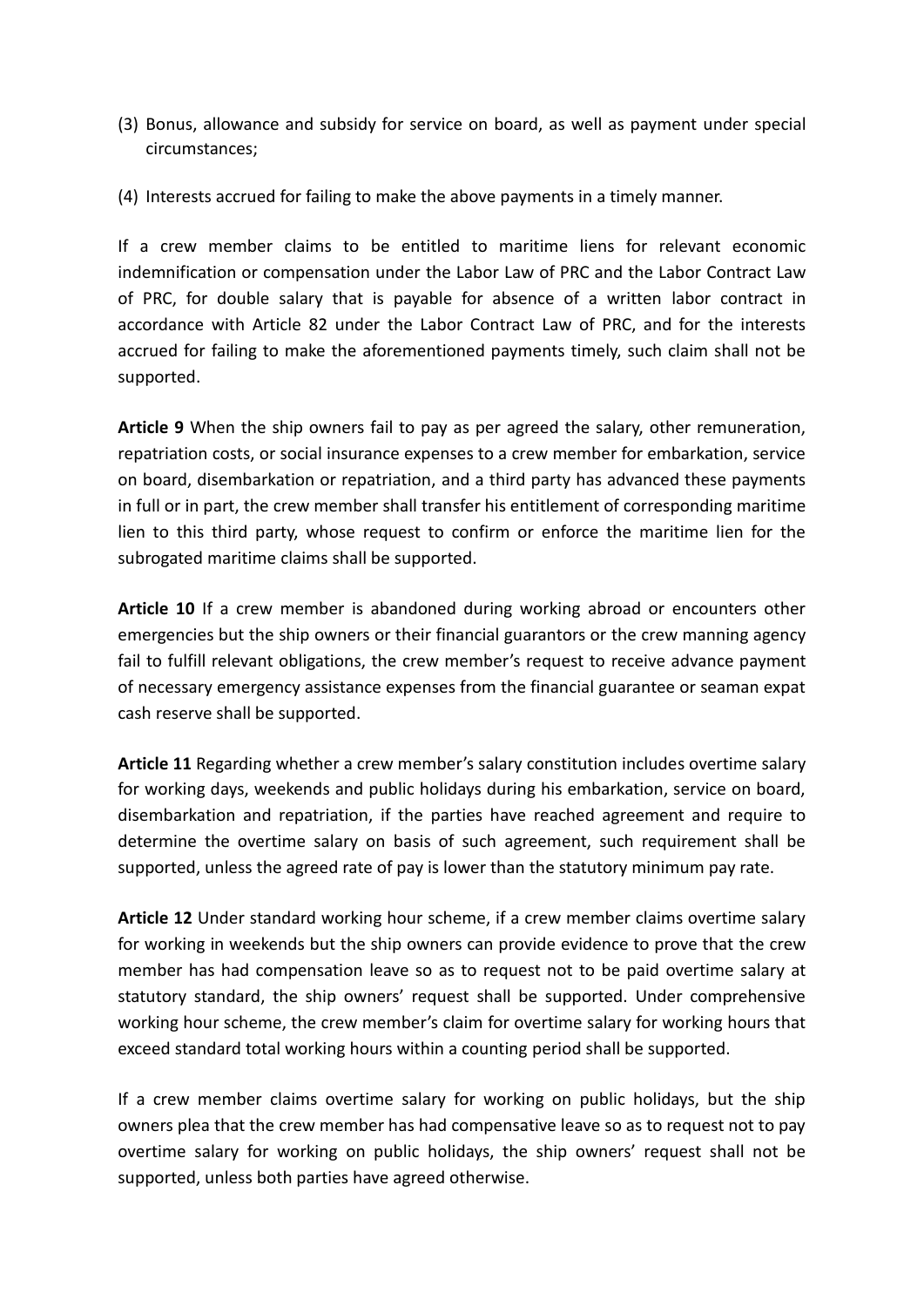**Article 13** When the parties don't have any agreement or have ambiguous agreement regarding the payment standard or method of the crew member's salary or other remuneration, if the party requires to calculate on basis of average market standard of the same type of job at the same level in the same period, such requirement shall be supported.

**Article 14** If a crew member participates in illegal fishing activities during fish ban period or in fish ban area or using banned equipment or method or catches rare and endangered marine species or conduct other illegal activities as a result of fraud or under duress, the crew member's claim for salary and other remuneration for embarkation, service on board, disembarkation and repatriation shall be supported.

If the ship owners provide evidence to prove that the crew member participated in the illegal activities voluntarily or knowingly, the crew member's above claim shall not be supported.

The ship owners or the crew member's conduct, if subject to administrative penalty or suspected of criminal offense, shall be dealt with in accordance with relevant legal procedures.

**Article 15** If a crew member sustains harm out of employment but the ship owners provide evidence to prove that the crew member has fault for such harm and request to hold the crew member responsible for the corresponding liabilities, the ship owners' defense shall be supported.

**Article 16** If a crew member suffers from work-related injury because of fault of a third party and brings civil lawsuits against this third party for civil compensation, the third party's defense to reject the civil compensation liability on ground that the crew member has received compensation under work-related injury insurance shall not be supported. However, if the crew member has been reimbursed of medical expenses, the claim for medical expenses against the third party shall not be supported.

**Article 17** If the labor contract between the crew member and the ship owners has foreign element, the party's request to determine which is the applicable law in accordance with Article 43 of the Law of the Application of Law for Foreign-related Civil Relations of PRC shall be supported.

If the employment agreement between the crew member and the ship owners doesn't state the applicable law, the party's request to apply the law of the labor dispatch place, the main business place of the ship owners or the flag state shall be supported.

In the absence of expressed choice of applicable law in the brokerage agreement or